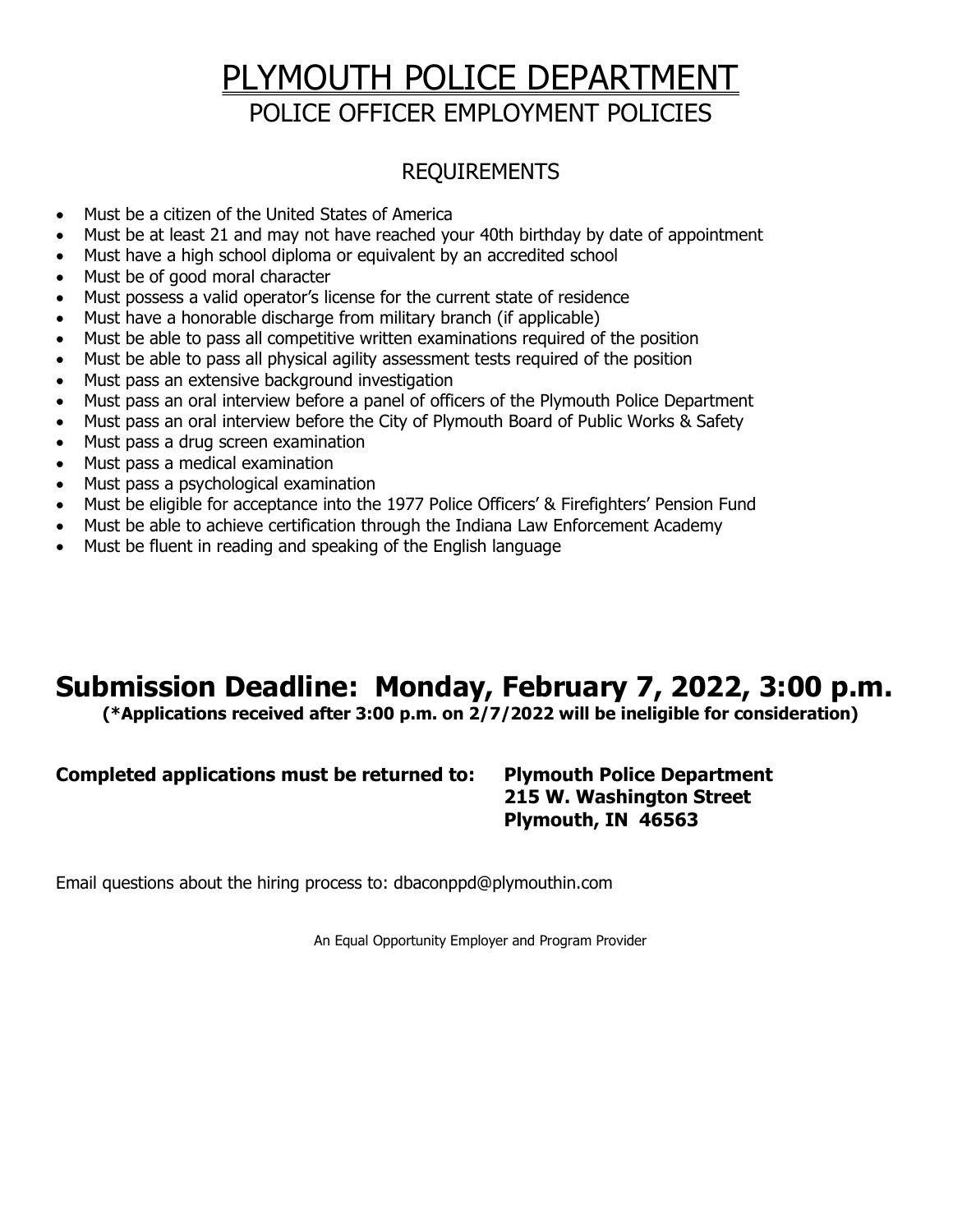# PLYMOUTH POLICE DEPARTMENT POLICE OFFICER EMPLOYMENT POLICIES

## Application MUST include the following:

- A copy of your valid operator's license
- A copy of your high school or G.E.D. diploma
- A transcript from all high schools attended
- A copy of your college or university diploma (if applicable)
- A transcript from all colleges or universities attended (if applicable)
- A copy of your military discharge record (DD214, if applicable)
- A copy of your birth certificate
- The signed AUTHORIZATION TO RELEASE INFORMATION form (enclosed)
- A photograph taken within the last six months (attached to form)
- The above listed items will not be returned; therefore, submit legible copies.

## \*\*Application must be completed by printing in black ink. Failure to complete the application completely and/or attach the required documents will be grounds for rejection of the application.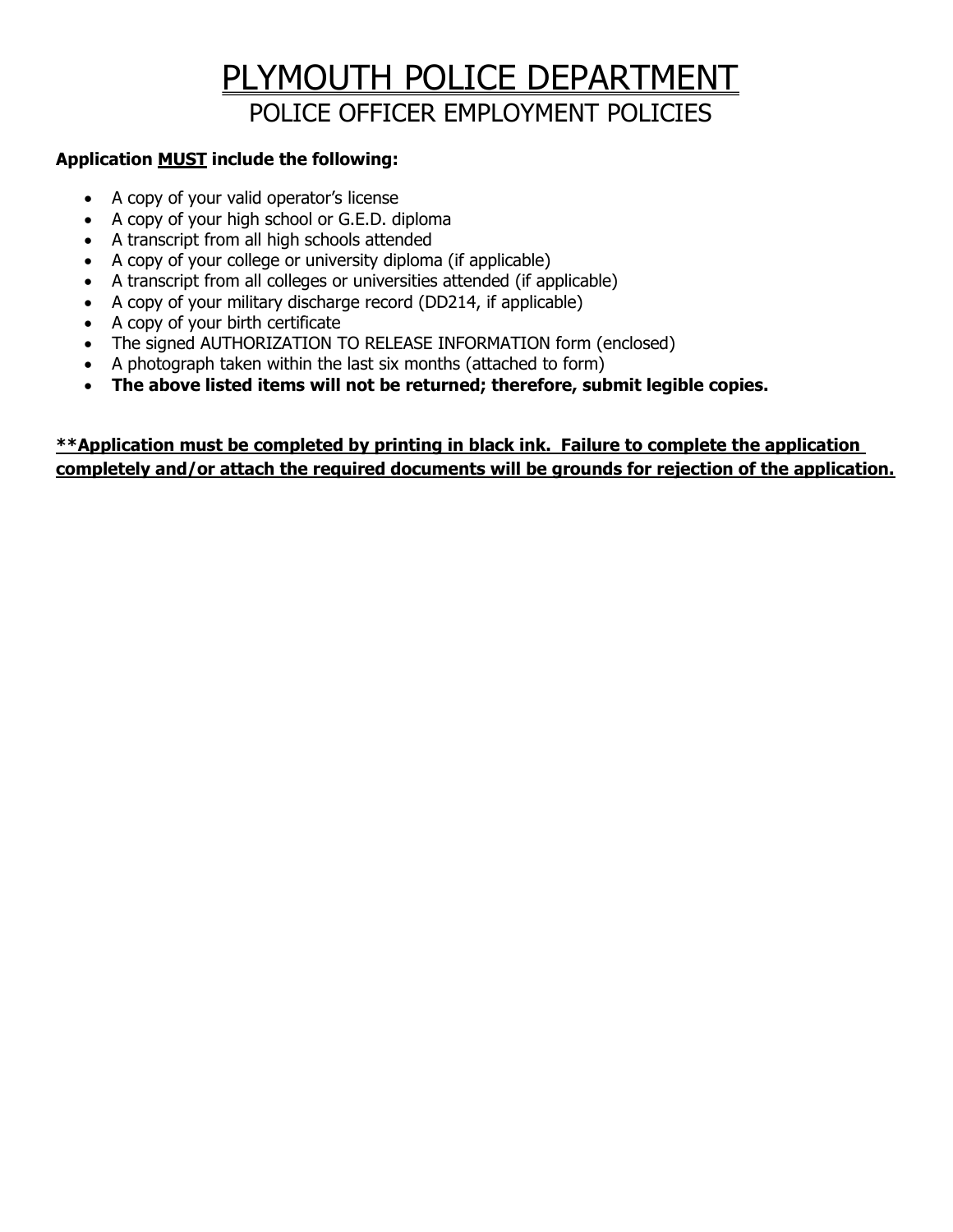## AUTHORIZATION TO RELEASE INFORMATION

I, \_\_\_\_\_\_\_\_\_\_\_\_\_\_\_\_\_\_\_\_\_\_\_\_\_\_\_\_\_\_\_\_\_\_\_\_\_\_\_\_\_\_\_\_\_\_\_\_\_\_\_\_\_\_, hereby authorize any

person, agency, partnership, or corporation having information concerning my CRIMINAL RECORD, CREDIT REPORT RECORD, EDUCATIONAL RECORD, MEDICAL RECORD, EMPLOYMENT RECORD, MILITARY RECORD, or SELECTIVE SERVICE RECORD, to release such information to the PLYMOUTH POLICE DEPARTMENT. This information will be used in the employment screening process with the PLYMOUTH POLICE DEPARTMENT and will not be available for public inspection.

I herby release such person, agency, partnership, or corporation from any liability, which may be incurred in releasing this information to the PLYMOUTH POLICE DEPARTMENT, including liability under any Federal Law.

| <b>SIGNATURE</b>                                    |         |                                                                                       | <b>TODAY'S DATE</b> |
|-----------------------------------------------------|---------|---------------------------------------------------------------------------------------|---------------------|
| <b>PRINTED NAME</b>                                 |         | <b>DATE OF BIRTH</b>                                                                  |                     |
|                                                     |         |                                                                                       |                     |
|                                                     | $)$ SS: |                                                                                       |                     |
|                                                     |         |                                                                                       |                     |
|                                                     |         | Subscribed and sworn to before me, a Notary Public, in and for said county and state, |                     |
| This $\_\_\_\_$ day of $\_\_\_\_$ , 20 $\_\_\_\_$ . |         |                                                                                       |                     |
| My Commission Expires:                              |         |                                                                                       |                     |
|                                                     |         | Notary Public                                                                         |                     |
|                                                     |         | Printed                                                                               |                     |
|                                                     |         | County of Residence                                                                   |                     |

### NOTE: THIS PAGE MUST BE NOTARIZED, SIGNED, AND RETURNED WITH THE APPLICATION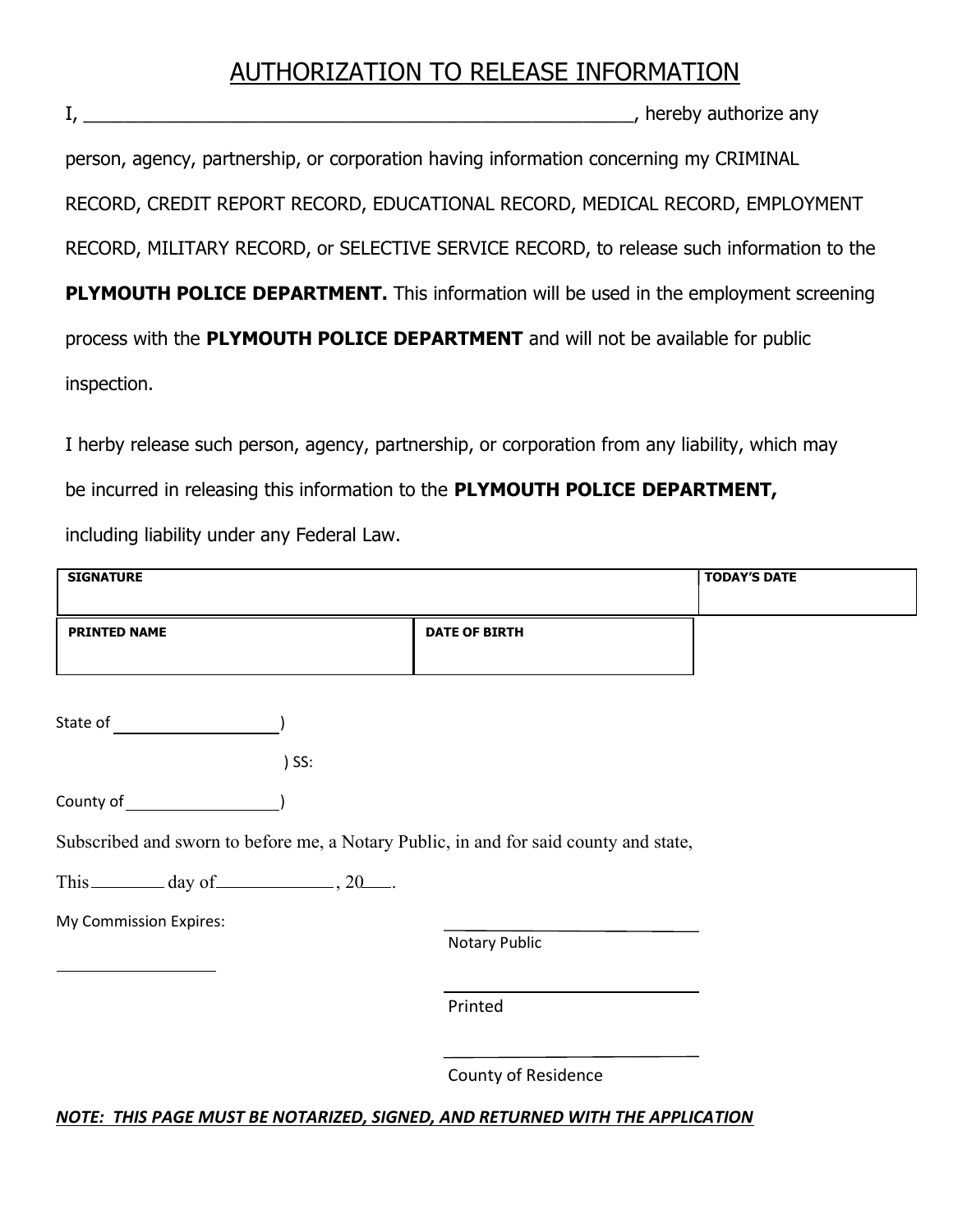## PLYMOUTH POLICE DEPARTMENT APPLICATION FOR EMPLOYMENT

GENERAL INSTRUCTIONS: Hand print an answer to EVERY question. Use black ink only. If a question does not apply to you, so state with "N/A". If space available is insufficient, use the blank sheet(s) attached to fully answer the question(s). Do **NOT** misstate or omit material facts.

| <b>LAST NAME</b>       |                        | <b>FIRST NAME</b>                    |               | MIDDLE NAME |                   | <b>SEX</b><br><b>MALE</b> | <b>FEMALE</b>           |
|------------------------|------------------------|--------------------------------------|---------------|-------------|-------------------|---------------------------|-------------------------|
| STREET ADDRESS         |                        |                                      | <b>CITY</b>   |             | <b>STATE</b>      |                           | <b>ZIP</b>              |
| <b>HOME PHONE</b>      | <b>ALTERNATE PHONE</b> |                                      | <b>HEIGHT</b> | WEIGHT      | <b>HAIR COLOR</b> |                           | <b>EYE COLOR</b>        |
| SOCIAL SECURITY NUMBER | DATE OF BIRTH          | PLACE OF BIRTH (City, County, State) |               |             |                   | <b>YES</b>                | U.S. CITIZENSHIP?<br>NO |

LIST ALL NAME CHANGES, NICKNAMES, & ALIASES USED

| <b>EMAIL ADDRESS</b> |                                                                                                                                            |                |                 |                      |            |    |
|----------------------|--------------------------------------------------------------------------------------------------------------------------------------------|----------------|-----------------|----------------------|------------|----|
|                      |                                                                                                                                            |                |                 |                      |            |    |
|                      | VEHICLE OPERATOR'S LICENSE: List the following information concerning ANY vehicle operator's license that you have held or currently hold. |                |                 |                      |            |    |
| TYPE OF LICENSE      | <b>LICENSE NUMBER</b>                                                                                                                      | STATE OF ISSUE | EXPIRATION DATE | DRIVING RESTRICTIONS |            |    |
|                      |                                                                                                                                            |                |                 |                      |            |    |
|                      |                                                                                                                                            |                |                 |                      |            |    |
|                      |                                                                                                                                            |                |                 |                      |            |    |
|                      |                                                                                                                                            |                |                 |                      |            |    |
|                      |                                                                                                                                            |                |                 |                      |            |    |
|                      | Have you ever been denied issuance of a motor vehicle license or have you ever had a motor vehicle license suspended or revoked?           |                |                 |                      | <b>YES</b> | NO |
|                      |                                                                                                                                            |                |                 |                      |            |    |
|                      |                                                                                                                                            |                |                 |                      |            |    |
|                      |                                                                                                                                            |                |                 |                      |            |    |
|                      |                                                                                                                                            |                |                 |                      |            |    |
|                      | Have you ever had motor vehicle insurance withdrawn or revoked or have you ever been refused motor vehicle insurance?<br><b>YES</b>        |                |                 |                      |            |    |
|                      | If YES, give details including reason, insurance company, date: ________________                                                           |                |                 |                      |            |    |

#### RESIDENCES: List all residences for the past ten (10) years, beginning with your present address.

| DATE FROM | DATE TO | STREET ADDRESS | <b>CITY</b> | <b>STATE</b> |
|-----------|---------|----------------|-------------|--------------|
|           |         |                |             |              |
|           |         |                |             |              |
|           |         |                |             |              |
|           |         |                |             |              |
|           |         |                |             |              |
|           |         |                |             |              |
|           |         |                |             |              |
|           |         |                |             |              |
|           |         |                |             |              |
|           |         |                |             |              |

\_\_\_\_\_\_\_\_\_\_\_\_\_\_\_\_\_\_\_\_\_\_\_\_\_\_\_\_\_\_\_\_\_\_\_\_\_\_\_\_\_\_\_\_\_\_\_\_\_\_\_\_\_\_\_\_\_\_\_\_\_\_\_\_\_\_\_\_\_\_\_\_\_\_\_\_\_\_\_\_\_\_\_\_\_\_\_\_\_\_\_\_\_\_\_\_\_\_\_\_\_\_\_\_\_\_\_\_\_\_\_\_\_\_\_\_\_\_\_\_\_\_\_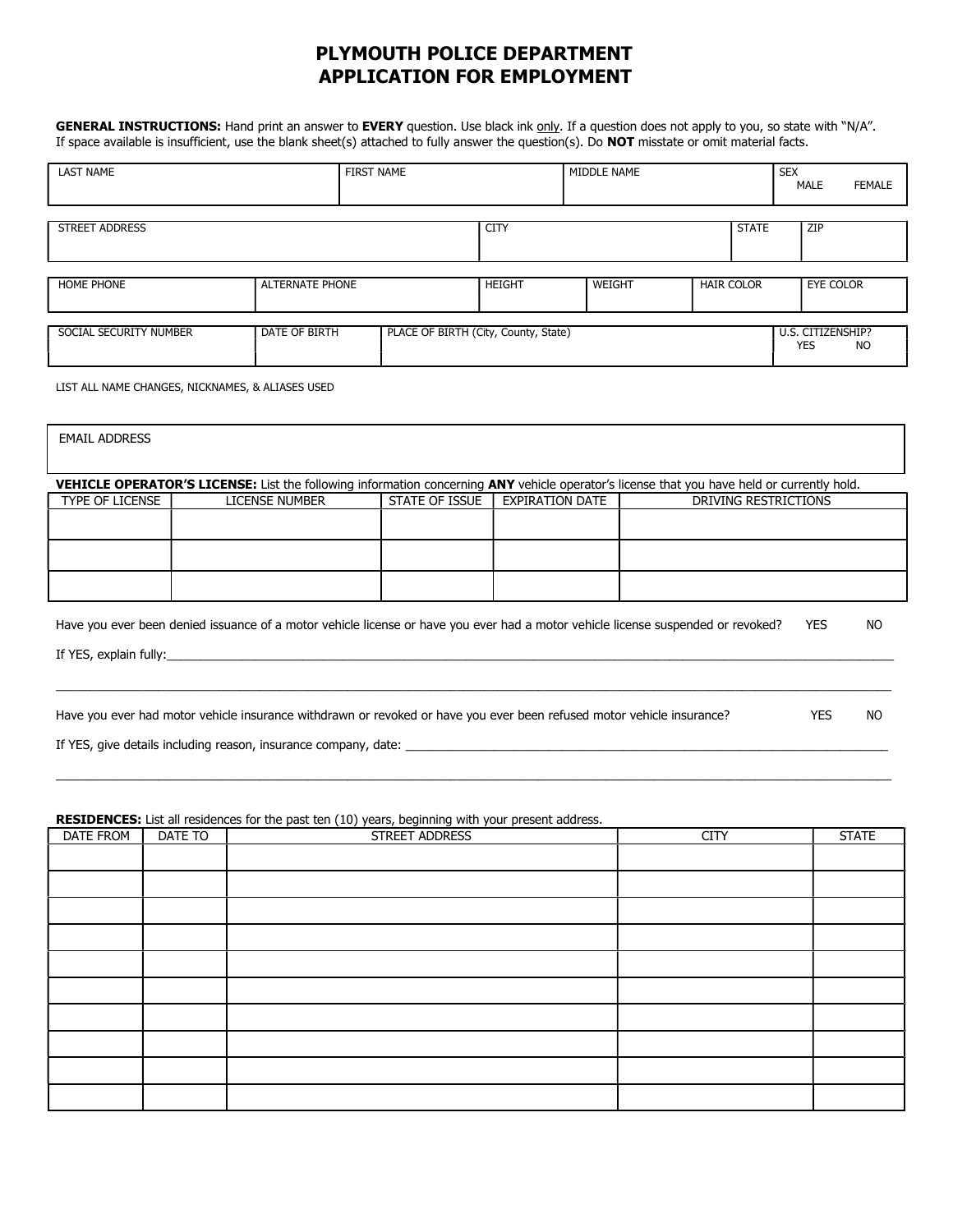#### MILITARY SERVICE: List information for all military service. Include current Reserve or National Guard obligations.

| DATES SERVED<br>FROM / TO | BRANCH OF SERVICE | MILITARY OCCUPATIONAL SPECIALTY (MOS)<br>GIVE DESCRIPTION OF DUTIES | <b>HIGHEST RANK</b><br><b>ATTAINED</b> | TYPE OF<br><b>DISCHARGE</b> |
|---------------------------|-------------------|---------------------------------------------------------------------|----------------------------------------|-----------------------------|
|                           |                   |                                                                     |                                        |                             |
|                           |                   |                                                                     |                                        |                             |

While in the military service, were you ever convicted for an offense, which resulted in a trial by deck court or by summary, special or general courtmartial? YES NO If YES, attach additional sheet(s) describing each incident. Give date, location, charge(s), actions taken, etc.

\_\_\_\_\_\_\_\_\_\_\_\_\_\_\_\_\_\_\_\_\_\_\_\_\_\_\_\_\_\_\_\_\_\_\_\_\_\_\_\_\_\_\_\_\_\_\_\_\_\_\_\_\_\_\_\_\_\_\_\_\_\_\_\_\_\_\_\_\_\_\_\_\_\_\_\_\_\_\_\_\_\_\_\_\_\_\_\_\_\_\_\_\_\_\_\_\_\_\_\_\_\_\_\_\_\_\_\_\_\_\_\_\_\_\_\_\_\_\_\_\_\_\_

List all military award(s) and/or decoration(s) received: \_\_

#### EDUCATION: List all elementary, junior high, and high schools attended.

| NAME & LOCATION OF SCHOOL | <b>DATES ATTENDED</b><br>FROM / TO | <b>GRADUATE?</b><br><b>NO</b><br><b>YES</b> |
|---------------------------|------------------------------------|---------------------------------------------|
|                           |                                    |                                             |
|                           |                                    |                                             |
|                           |                                    |                                             |
|                           |                                    |                                             |
|                           |                                    |                                             |
|                           |                                    |                                             |
|                           |                                    |                                             |
|                           |                                    |                                             |

CONTINUED EDUCATION: List information for all colleges/universities attended.

| NAME & LOCATION OF COLLEGE OR UNIVERSITY | DATES ATTENDED<br>FROM / TO | MAJOR / MINOR<br><b>COURSE OF STUDY</b> | TYPE OF DEGREE &  <br>DATE RECEIVED | <b>CREDIT HOURS</b><br>COMPLETED |
|------------------------------------------|-----------------------------|-----------------------------------------|-------------------------------------|----------------------------------|
|                                          |                             |                                         |                                     |                                  |
|                                          |                             |                                         |                                     |                                  |
|                                          |                             |                                         |                                     |                                  |

OTHER SCHOOLS OR TRAINING: (i.e. trade, vocational, military, etc.) Give for each the name and location of the school, dates attended, subjects studied, certificate attained and any other pertinent information.

SPECIAL QUALIFICATIONS, SKILLS, LICENSES: List any special qualifications, skills, or licenses that you posses which are pertinent for the position for which you are applying. Include any foreign language(s) that you can speak, write, or read fluently.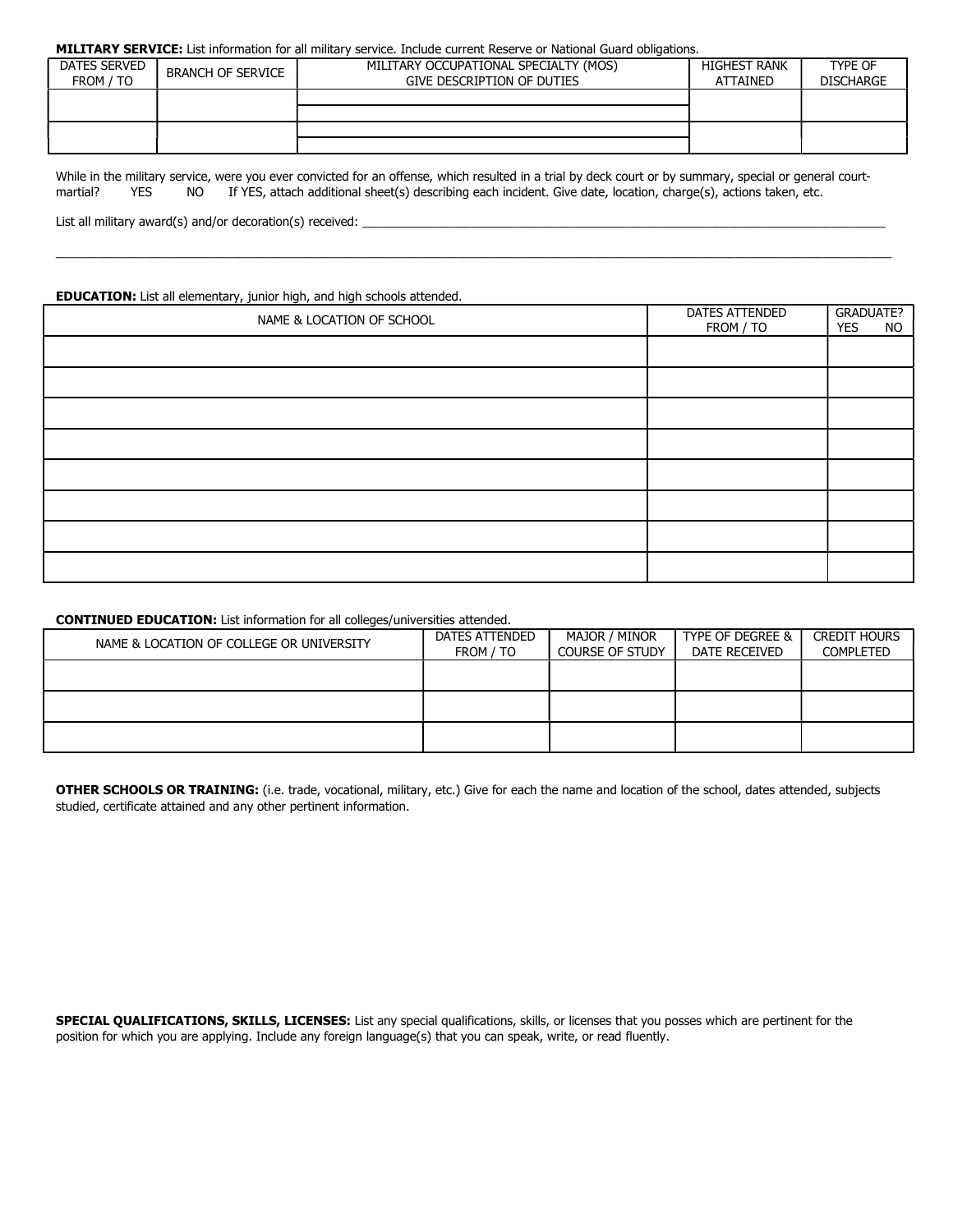EMPLOYMENT: Start with your most recent employer and list your work history for the past TEN (10) years. Include part-time, temporary, and seasonal employment.

| FROM DATE     | NAME & ADDRESS OF EMPLOYER   |                    | REASON FOR LEAVING        | JOB TITLE |
|---------------|------------------------------|--------------------|---------------------------|-----------|
| TO DATE       |                              |                    | DESCRIPTION OF DUTIES     |           |
|               |                              |                    |                           |           |
| <b>SALARY</b> | <b>BUSINESS PHONE NUMBER</b> | NAME OF SUPERVISOR |                           |           |
|               |                              |                    |                           |           |
|               |                              |                    |                           |           |
| FROM DATE     | NAME & ADDRESS OF EMPLOYER   |                    | <b>REASON FOR LEAVING</b> | JOB TITLE |

| TO DATE |                              |                    | DESCRIPTION OF DUTIES |  |
|---------|------------------------------|--------------------|-----------------------|--|
|         |                              |                    |                       |  |
| SALARY  | <b>BUSINESS PHONE NUMBER</b> | NAME OF SUPERVISOR |                       |  |
|         |                              |                    |                       |  |

| <b>FROM DATE</b> | NAME & ADDRESS OF EMPLOYER   |                      | <b>REASON FOR LEAVING</b> | JOB TITLE |  |  |  |
|------------------|------------------------------|----------------------|---------------------------|-----------|--|--|--|
|                  |                              |                      |                           |           |  |  |  |
|                  |                              |                      |                           |           |  |  |  |
|                  |                              |                      |                           |           |  |  |  |
| TO DATE          |                              |                      | DESCRIPTION OF DUTIES     |           |  |  |  |
|                  |                              |                      |                           |           |  |  |  |
|                  |                              |                      |                           |           |  |  |  |
|                  |                              |                      |                           |           |  |  |  |
| <b>SALARY</b>    | <b>BUSINESS PHONE NUMBER</b> | I NAME OF SUPERVISOR |                           |           |  |  |  |
|                  |                              |                      |                           |           |  |  |  |
|                  |                              |                      |                           |           |  |  |  |
|                  |                              |                      |                           |           |  |  |  |

| <b>FROM DATE</b> | I NAME & ADDRESS OF EMPLOYER |                    | REASON FOR LEAVING | JOB TITLE               |  |
|------------------|------------------------------|--------------------|--------------------|-------------------------|--|
| TO DATE          |                              |                    |                    | l description of duties |  |
|                  |                              |                    |                    |                         |  |
| <b>SALARY</b>    | <b>BUSINESS PHONE NUMBER</b> | NAME OF SUPERVISOR |                    |                         |  |
|                  |                              |                    |                    |                         |  |

| <b>FROM DATE</b> | I NAME & ADDRESS OF EMPLOYER |                    | <b>REASON FOR LEAVING</b> | JOB TITLE |
|------------------|------------------------------|--------------------|---------------------------|-----------|
| TO DATE          |                              |                    | DESCRIPTION OF DUTIES     |           |
|                  |                              |                    |                           |           |
| SALARY           | <b>BUSINESS PHONE NUMBER</b> | NAME OF SUPERVISOR |                           |           |
|                  |                              |                    |                           |           |

| <b>FROM DATE</b> | NAME & ADDRESS OF EMPLOYER   |                      | <b>REASON FOR LEAVING</b><br>JOB TITLE |  |  |
|------------------|------------------------------|----------------------|----------------------------------------|--|--|
|                  |                              |                      |                                        |  |  |
| TO DATE          |                              |                      | DESCRIPTION OF DUTIES                  |  |  |
|                  |                              |                      |                                        |  |  |
| <b>SALARY</b>    | <b>BUSINESS PHONE NUMBER</b> | I NAME OF SUPERVISOR |                                        |  |  |
|                  |                              |                      |                                        |  |  |

| FROM DATE     | I NAME & ADDRESS OF EMPLOYER |                      | <b>REASON FOR LEAVING</b><br>JOB TITLE |  |  |
|---------------|------------------------------|----------------------|----------------------------------------|--|--|
|               |                              |                      |                                        |  |  |
| TO DATE       |                              |                      | DESCRIPTION OF DUTIES                  |  |  |
|               |                              |                      |                                        |  |  |
| <b>SALARY</b> | <b>BUSINESS PHONE NUMBER</b> | I NAME OF SUPERVISOR |                                        |  |  |
|               |                              |                      |                                        |  |  |

| FROM DATE | NAME & ADDRESS OF EMPLOYER   |                    | <b>REASON FOR LEAVING</b> | JOB TITLE |  |
|-----------|------------------------------|--------------------|---------------------------|-----------|--|
| TO DATE   |                              |                    | DESCRIPTION OF DUTIES     |           |  |
|           |                              |                    |                           |           |  |
| SALARY    | <b>BUSINESS PHONE NUMBER</b> | NAME OF SUPERVISOR |                           |           |  |
|           |                              |                    |                           |           |  |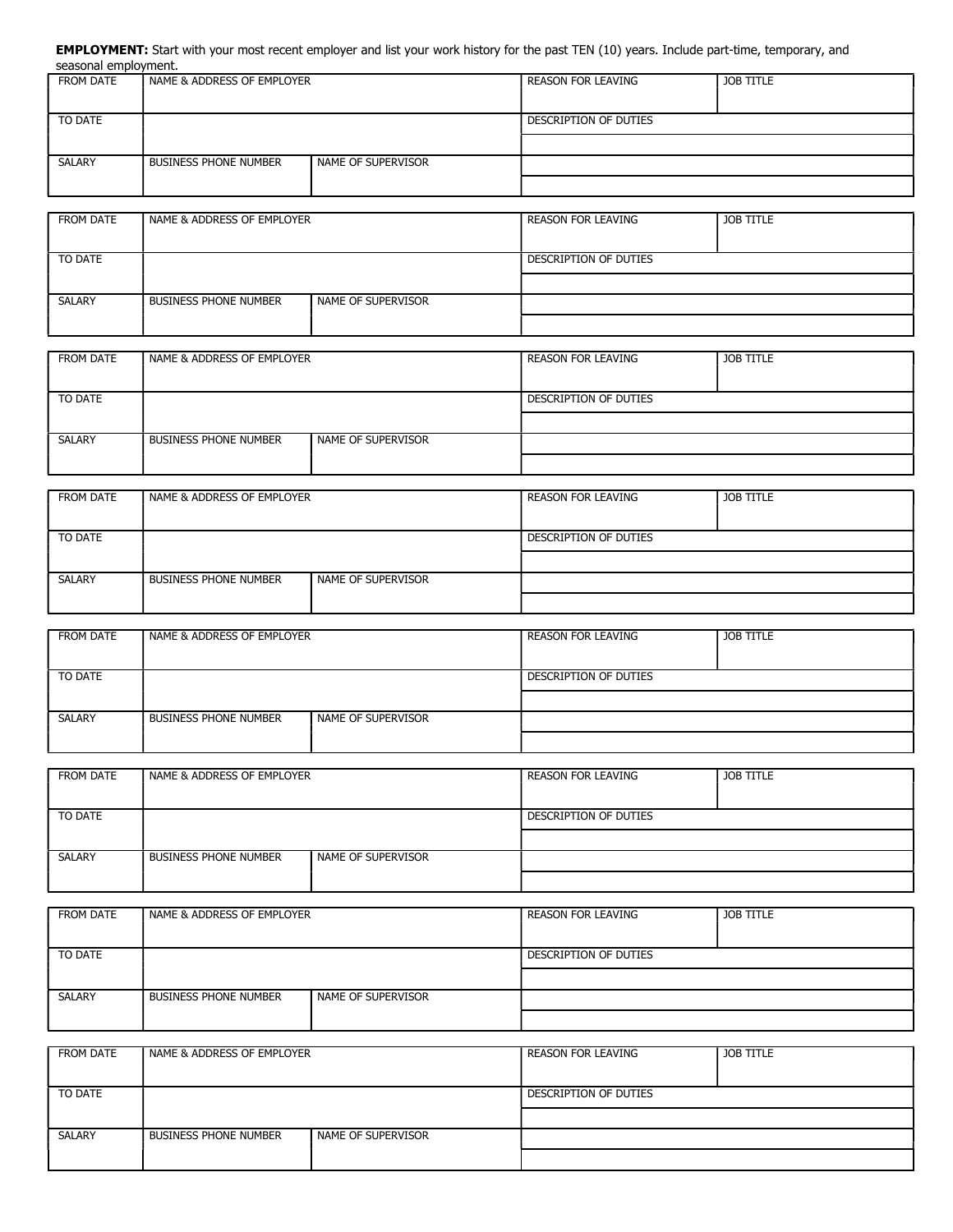| Have you ever been discharged (terminated or fired), asked to resign, furloughed, or put on inactive status for cause or subject to disciplinary action |
|---------------------------------------------------------------------------------------------------------------------------------------------------------|
| while employed in any position (excluding the military)? $\Box$ YES $\Box$ NO                                                                           |

If YES, explain circumstances: \_\_\_\_\_\_\_\_\_\_\_\_\_\_\_\_\_\_\_\_\_\_\_\_\_\_\_\_\_\_\_\_\_\_\_\_\_\_\_\_\_\_\_\_\_\_\_\_\_\_\_\_\_\_\_\_\_\_\_\_\_\_\_\_\_\_\_\_\_\_\_\_\_\_\_\_\_\_\_\_\_\_\_\_\_\_\_\_\_\_\_\_\_\_\_\_\_\_

Have you ever resigned (quit) after being informed that your employer intended to discharge (fire or terminate) you for any reason? YES NO

\_\_\_\_\_\_\_\_\_\_\_\_\_\_\_\_\_\_\_\_\_\_\_\_\_\_\_\_\_\_\_\_\_\_\_\_\_\_\_\_\_\_\_\_\_\_\_\_\_\_\_\_\_\_\_\_\_\_\_\_\_\_\_\_\_\_\_\_\_\_\_\_\_\_\_\_\_\_\_\_\_\_\_\_\_\_\_\_\_\_\_\_\_\_\_\_\_\_\_\_\_\_\_\_\_\_\_\_\_\_\_\_\_\_\_\_\_\_\_\_\_\_\_

\_\_\_\_\_\_\_\_\_\_\_\_\_\_\_\_\_\_\_\_\_\_\_\_\_\_\_\_\_\_\_\_\_\_\_\_\_\_\_\_\_\_\_\_\_\_\_\_\_\_\_\_\_\_\_\_\_\_\_\_\_\_\_\_\_\_\_\_\_\_\_\_\_\_\_\_\_\_\_\_\_\_\_\_\_\_\_\_\_\_\_\_\_\_\_\_\_\_\_\_\_\_\_\_\_\_\_\_\_\_\_\_\_\_\_\_\_\_\_\_\_\_\_

\_\_\_\_\_\_\_\_\_\_\_\_\_\_\_\_\_\_\_\_\_\_\_\_\_\_\_\_\_\_\_\_\_\_\_\_\_\_\_\_\_\_\_\_\_\_\_\_\_\_\_\_\_\_\_\_\_\_\_\_\_\_\_\_\_\_\_\_\_\_\_\_\_\_\_\_\_\_\_\_\_\_\_\_\_\_\_\_\_\_\_\_\_\_\_\_\_\_\_\_\_\_\_\_\_\_\_\_\_\_\_\_\_\_\_\_\_\_\_\_\_\_\_ \_\_\_\_\_\_\_\_\_\_\_\_\_\_\_\_\_\_\_\_\_\_\_\_\_\_\_\_\_\_\_\_\_\_\_\_\_\_\_\_\_\_\_\_\_\_\_\_\_\_\_\_\_\_\_\_\_\_\_\_\_\_\_\_\_\_\_\_\_\_\_\_\_\_\_\_\_\_\_\_\_\_\_\_\_\_\_\_\_\_\_\_\_\_\_\_\_\_\_\_\_\_\_\_\_\_\_\_\_\_\_\_\_\_\_\_\_\_\_\_\_\_\_

If YES, explain circumstances: \_\_\_\_\_\_\_\_\_\_\_\_\_\_\_\_\_\_\_\_\_\_\_\_\_\_\_\_\_\_\_\_\_\_\_\_\_\_\_\_\_\_\_\_\_\_\_\_\_\_\_\_\_\_\_\_\_\_\_\_\_\_\_\_\_\_\_\_\_\_\_\_\_\_\_\_\_\_\_\_\_\_\_\_\_\_\_\_\_\_\_\_\_\_\_\_\_\_

### CONVICTIONS: List all felony, misdemeanor, and traffic convictions.

| DATE CONVICTED | LOCATION OCCURRED (City, County, State) | <b>OFFENSE</b> |
|----------------|-----------------------------------------|----------------|
|                |                                         |                |
|                |                                         |                |
|                |                                         |                |
|                |                                         |                |
|                |                                         |                |
|                |                                         |                |

#### REFERENCES: Do NOT list relatives, former employers, or supervisors. List only character references that have DEFINITE KNOWLEDGE of your qualifications and fitness for the position for which you are applying. List THREE (3) references.

| <b>NAME</b> | .<br>.<br><b>ADDRESS</b> | PHONE NO. | <b>YRS. KNOWN</b> |
|-------------|--------------------------|-----------|-------------------|
|             |                          |           |                   |
|             |                          |           |                   |
|             |                          |           |                   |
|             |                          |           |                   |
|             |                          |           |                   |
|             |                          |           |                   |

#### PAST AND/OR PRESENT ORGANIZATIONS/CLUBS TO WHICH YOU BELONG:

| NAME & LOCATION | TYPE OF CLUB/ORGANIZATION<br>(SOCIAL, FRATERNAL, PROFESSIONAL, ETC.) | OFFICE HELD | <b>DATES</b><br>FROM / TO |
|-----------------|----------------------------------------------------------------------|-------------|---------------------------|
|                 |                                                                      |             |                           |
|                 |                                                                      |             |                           |
|                 |                                                                      |             |                           |
|                 |                                                                      |             |                           |
|                 |                                                                      |             |                           |
|                 |                                                                      |             |                           |

HOBBIES, SPORTS, AND/OR PERSONAL INTERESTS: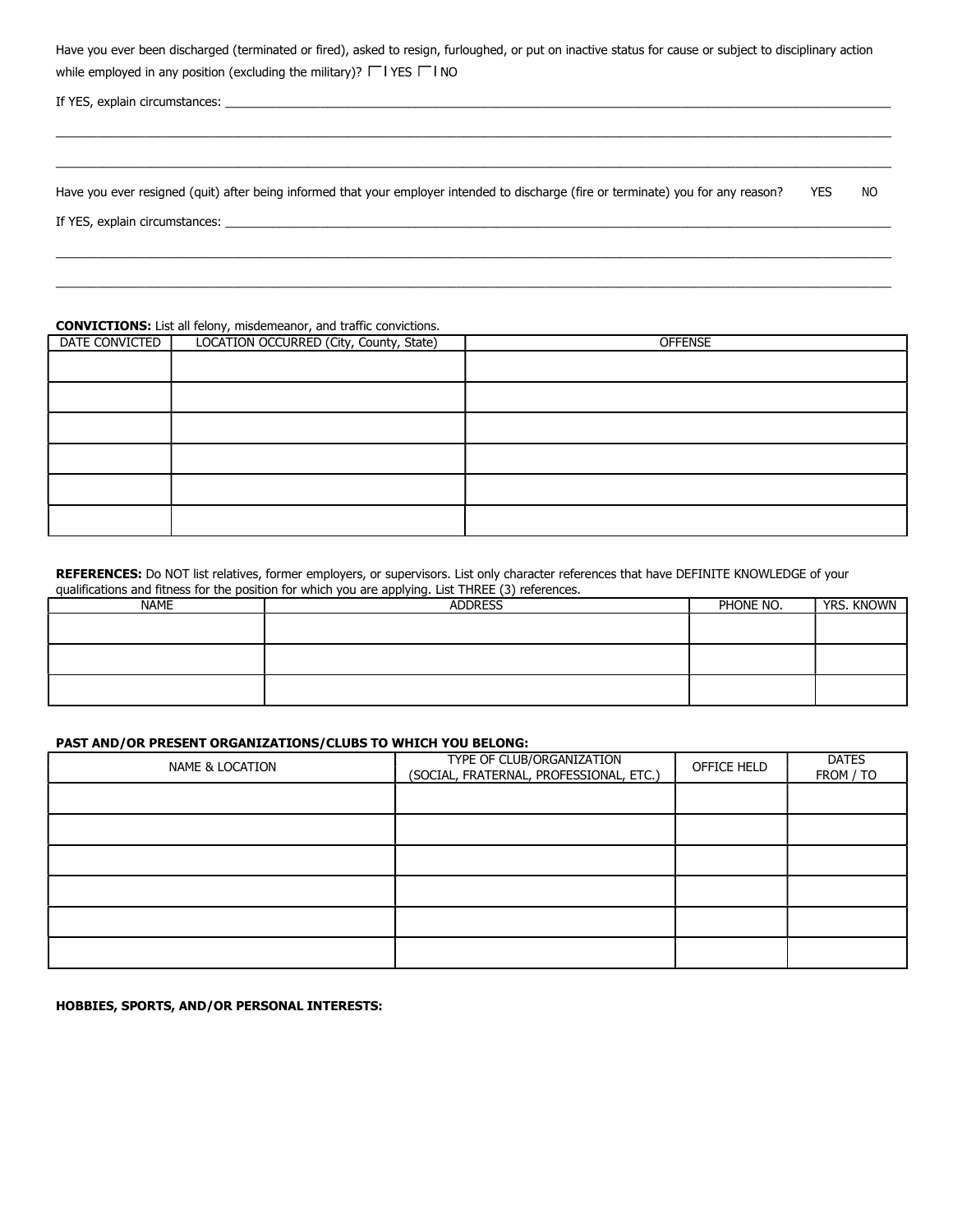| <b>ADDITIONAL INFORMATION:</b><br>Are you now or have you ever been a member of any organization, association, movement, or group that<br>advocates the overthrow of our constitutional form of government?     | YES | NO. |     |
|-----------------------------------------------------------------------------------------------------------------------------------------------------------------------------------------------------------------|-----|-----|-----|
| Are you now or have you ever been affiliated or associated with individuals, INCLUDING relatives, you know<br>or have reason to believe are or have been members of any organization or group identified above? | YES | NO. |     |
| If YES to either of the above questions, attach additional sheet(s) describing the circumstances in full.                                                                                                       |     |     |     |
| Are you registered with the Selective Service System or do you have a valid exemption from registration?<br>(NOTE: If you are a female, or a male born before December 31, 1959, this question does not apply). | YES | NO. | N/A |

If YES, list the following Selective Service information:

| SELECTIVE SERVICE NO.                                                   | <b>LAST CLASSIFICATION</b>                                                                                                                                                                                                   | DATE CLASSIFIED         |  |
|-------------------------------------------------------------------------|------------------------------------------------------------------------------------------------------------------------------------------------------------------------------------------------------------------------------|-------------------------|--|
|                                                                         |                                                                                                                                                                                                                              |                         |  |
| Are you willing to submit to a psychological test?                      |                                                                                                                                                                                                                              | <b>YES</b><br><b>NO</b> |  |
| Are you willing to submit to a polygraph or voice stress analysis test? |                                                                                                                                                                                                                              | <b>YES</b><br><b>NO</b> |  |
|                                                                         | Do you object to your present employer being interviewed concerning this application?                                                                                                                                        | <b>YES</b><br><b>NO</b> |  |
|                                                                         | Have you applied for a position with ANY law enforcement agency in the past three (3) years?                                                                                                                                 | <b>YES</b><br><b>NO</b> |  |
|                                                                         |                                                                                                                                                                                                                              |                         |  |
|                                                                         |                                                                                                                                                                                                                              |                         |  |
|                                                                         | Are there any incidents in your life, not mentioned on this application, which might reflect upon your<br>suitability to perform the duties which you might be called upon to take or which may require further explanation? | <b>YES</b><br><b>NO</b> |  |
|                                                                         |                                                                                                                                                                                                                              |                         |  |
|                                                                         |                                                                                                                                                                                                                              |                         |  |
|                                                                         |                                                                                                                                                                                                                              |                         |  |
|                                                                         | ,我们也不能在这里的人,我们也不能在这里的人,我们也不能在这里的人,我们也不能在这里的人,我们也不能在这里的人,我们也不能在这里的人,我们也不能在这里的人,我们也                                                                                                                                            |                         |  |
|                                                                         |                                                                                                                                                                                                                              |                         |  |
|                                                                         |                                                                                                                                                                                                                              |                         |  |
|                                                                         |                                                                                                                                                                                                                              |                         |  |
|                                                                         |                                                                                                                                                                                                                              |                         |  |
|                                                                         |                                                                                                                                                                                                                              |                         |  |
|                                                                         |                                                                                                                                                                                                                              |                         |  |

I certify that, to the best of my knowledge and belief, all of the information provided by me on this application is true, accurate, and complete and that this application for employment with the PLYMOUTH POLICE DEPARTMENT is made in good faith.

I further understand that this information is subject to a background investigation and a polygraph or a computer voice stress test analysis. Additionally, I agree and consent in advance to being summarily discharged (terminated) without cause or hearing if ANY of the above information provided by me contains any misrepresentations or falsifications or if any material information has been omitted.

| LICANT'S SIGNATURE<br><b>APPL</b> | DATE |
|-----------------------------------|------|
|                                   |      |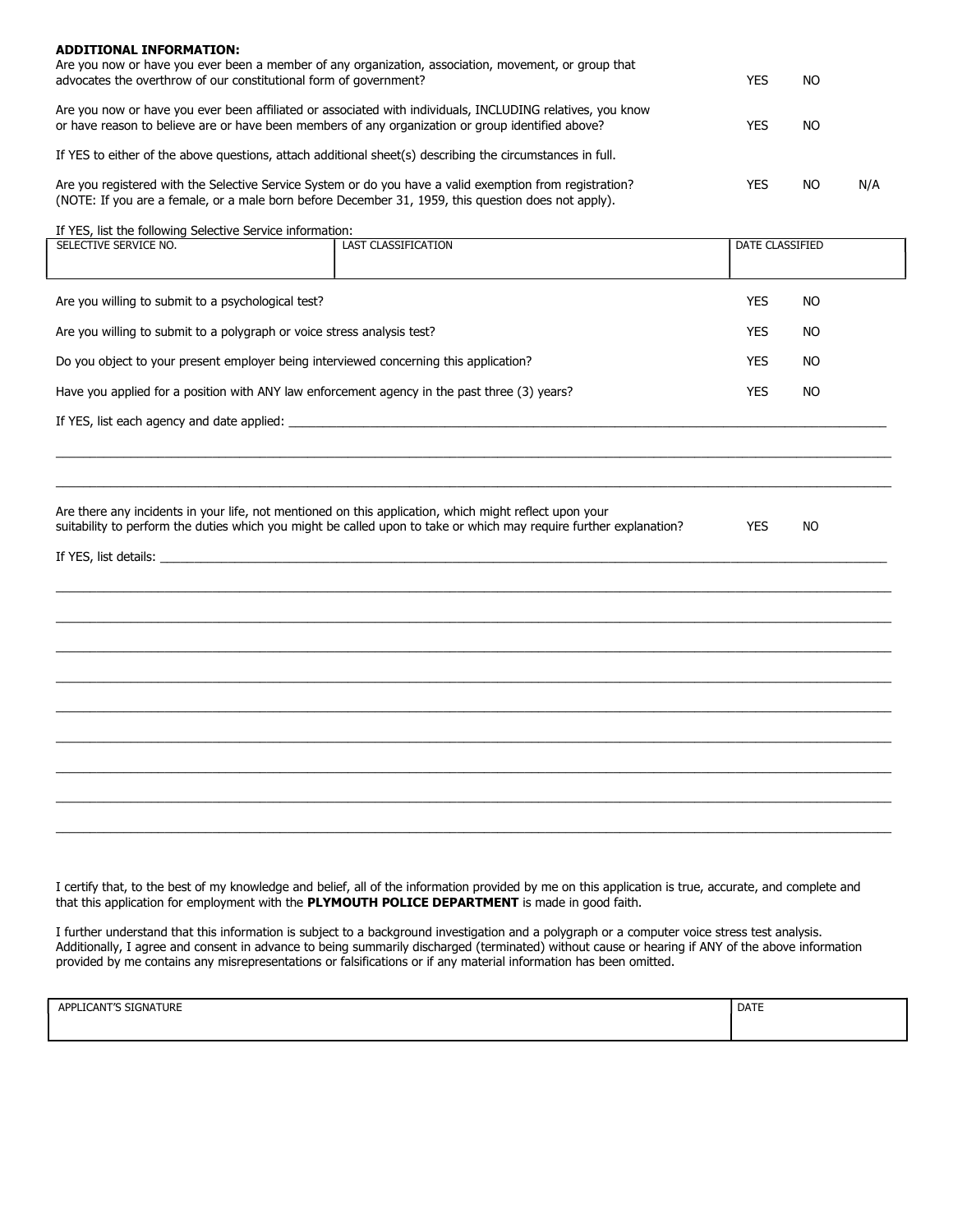ADDITIONAL INFORMATION: Use this page to list any additional information that needs further explanation concerning your application. If more space is still needed, use additional sheets.